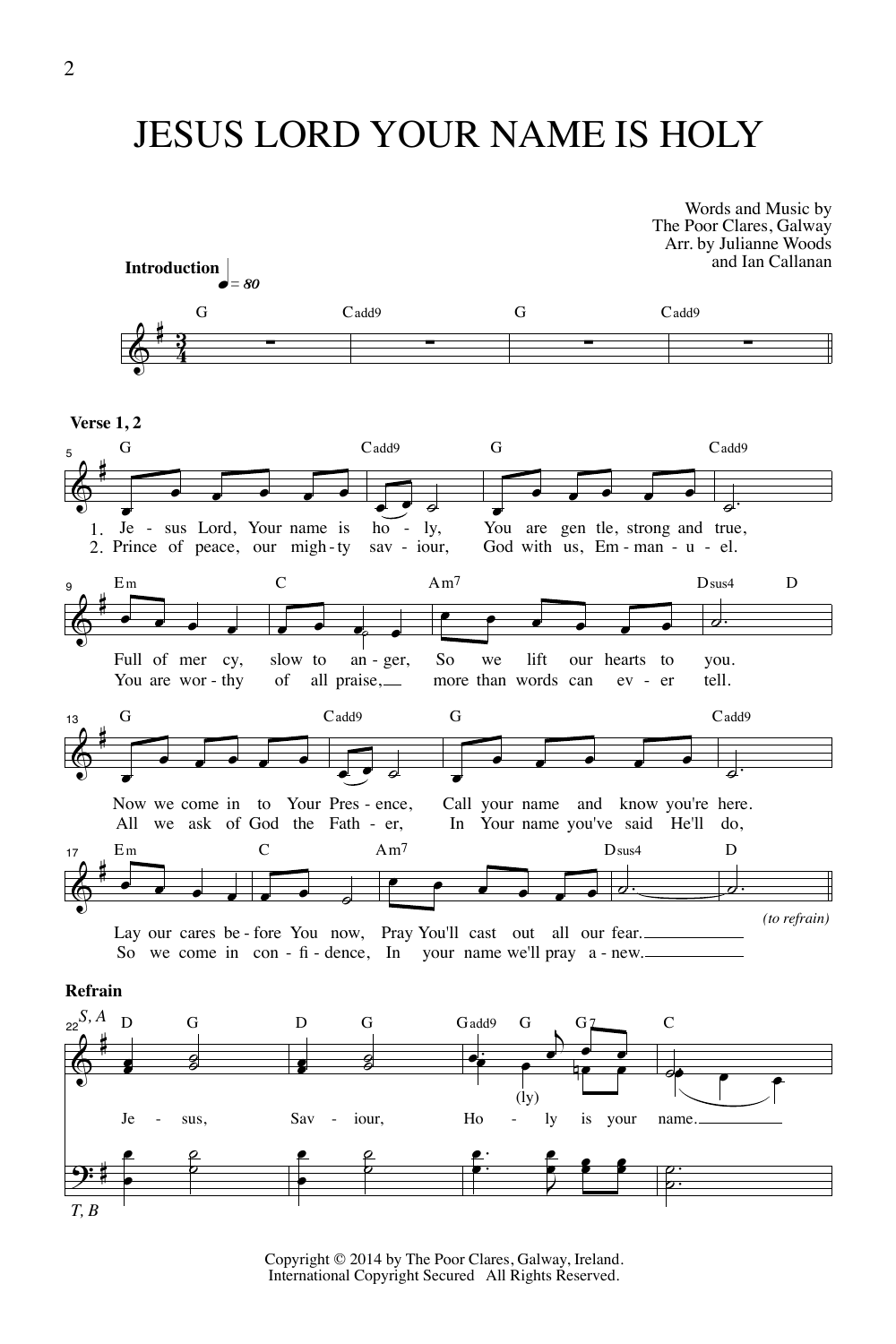







*(to verses)*

## **Verse 3**

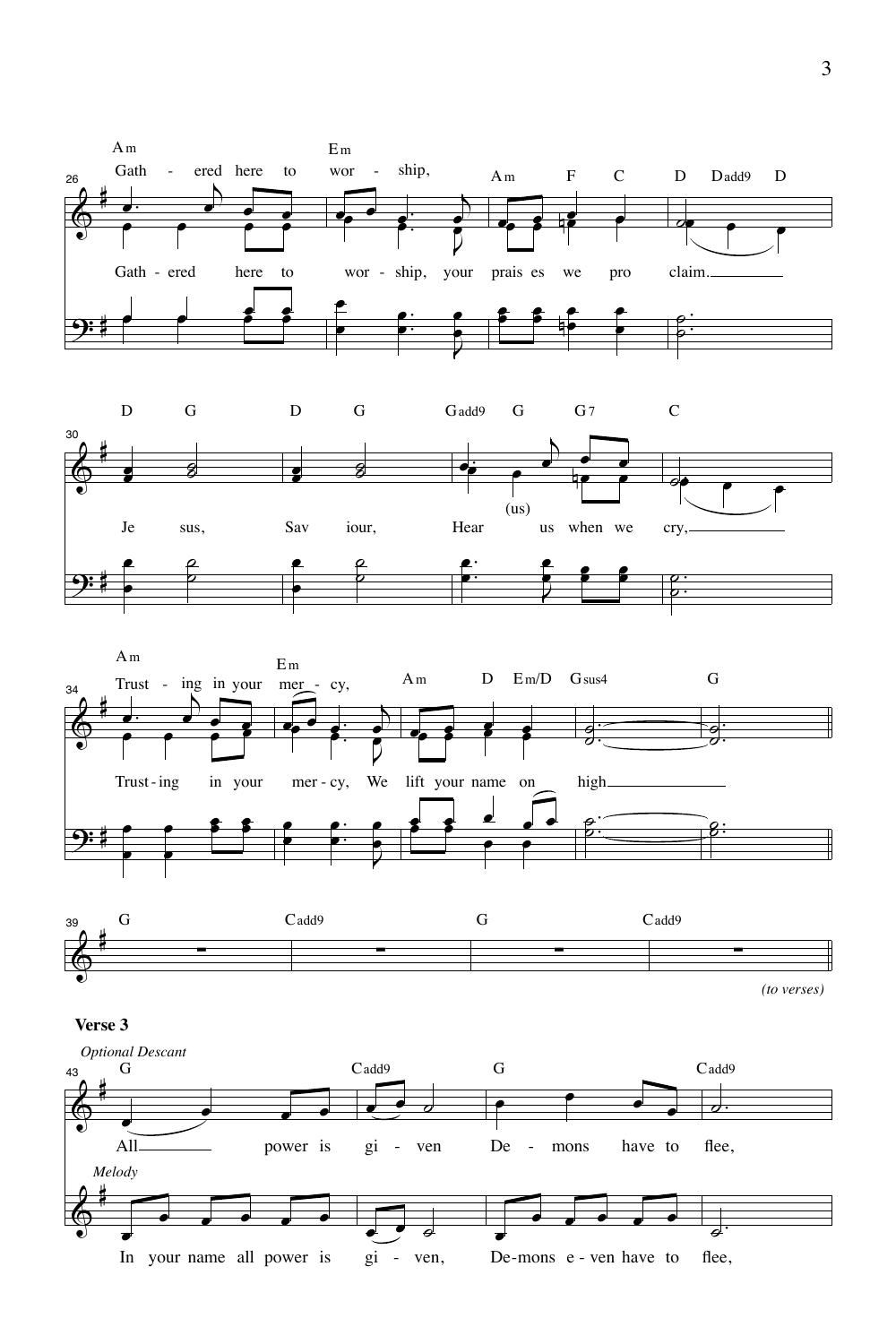